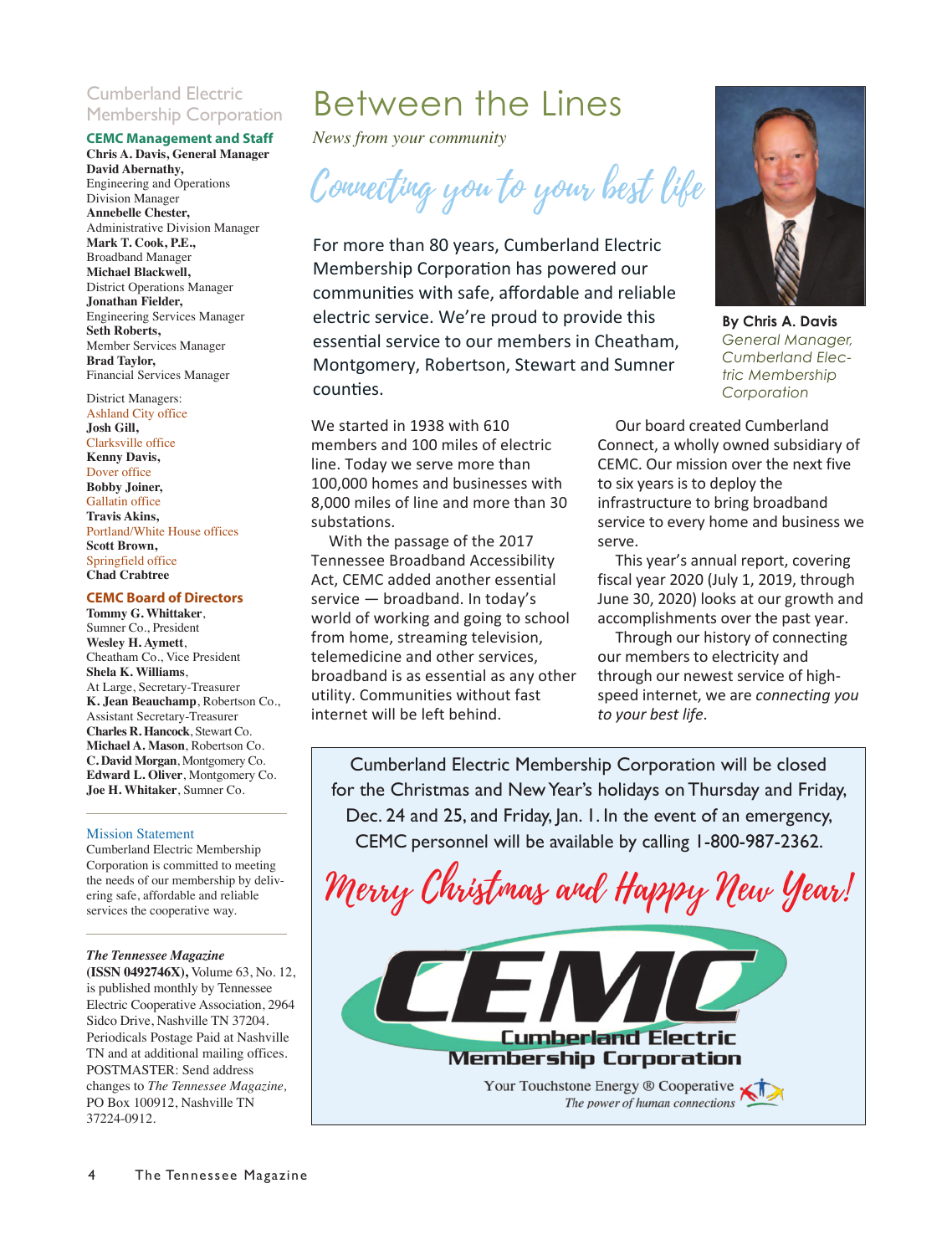# Connecting you to your best life

## **2020 Annual Report**





## **Pursuing safe, reliable and affordable service**

**Efficient and reliable electricity is why we<br>exist. Throughout fiscal year 2020, we<br>continued to upgrade our system from 12 kV to** roviding our members with safe, cost‐ efficient and reliable electricity is why we exist. Throughout fiscal year 2020, we

25 kV voltage. The purpose of converting our system to the higher

voltage is to reduce line loss and voltage drop and to improve overall reliability. The work included completing the conversion of …

- ◆ 29.6 miles of line from 12 kV to 25 kV in the Heads Church Road area of Robertson County with an investment of \$1.32 million.
- $*$  16.4 miles of line in the New Cut Road area of





*Linemen Myles Nelson and John Wilson adhere to strict safety measures as they work on an electric line.*

distribution is operating at 25 kV.

Vegetation management plays a key role in providing reliable electric service. CEMC is responsible for maintaining right‐of‐way for about 112 miles of transmission line and 6,500 miles of overhead distribution line that provide electricity to more than 100,000 members in our five‐county service territory.

The vegetation management program

Robertson County. Investment: \$624,000.

◆ 20.1 miles of line in the Garrettsburg Road area of Montgomery County. Investment: \$927,000. consists of tree trimming, tree removal, stump grinding, bush hogging and the foliar application of herbicide to woody vegetation. CEMC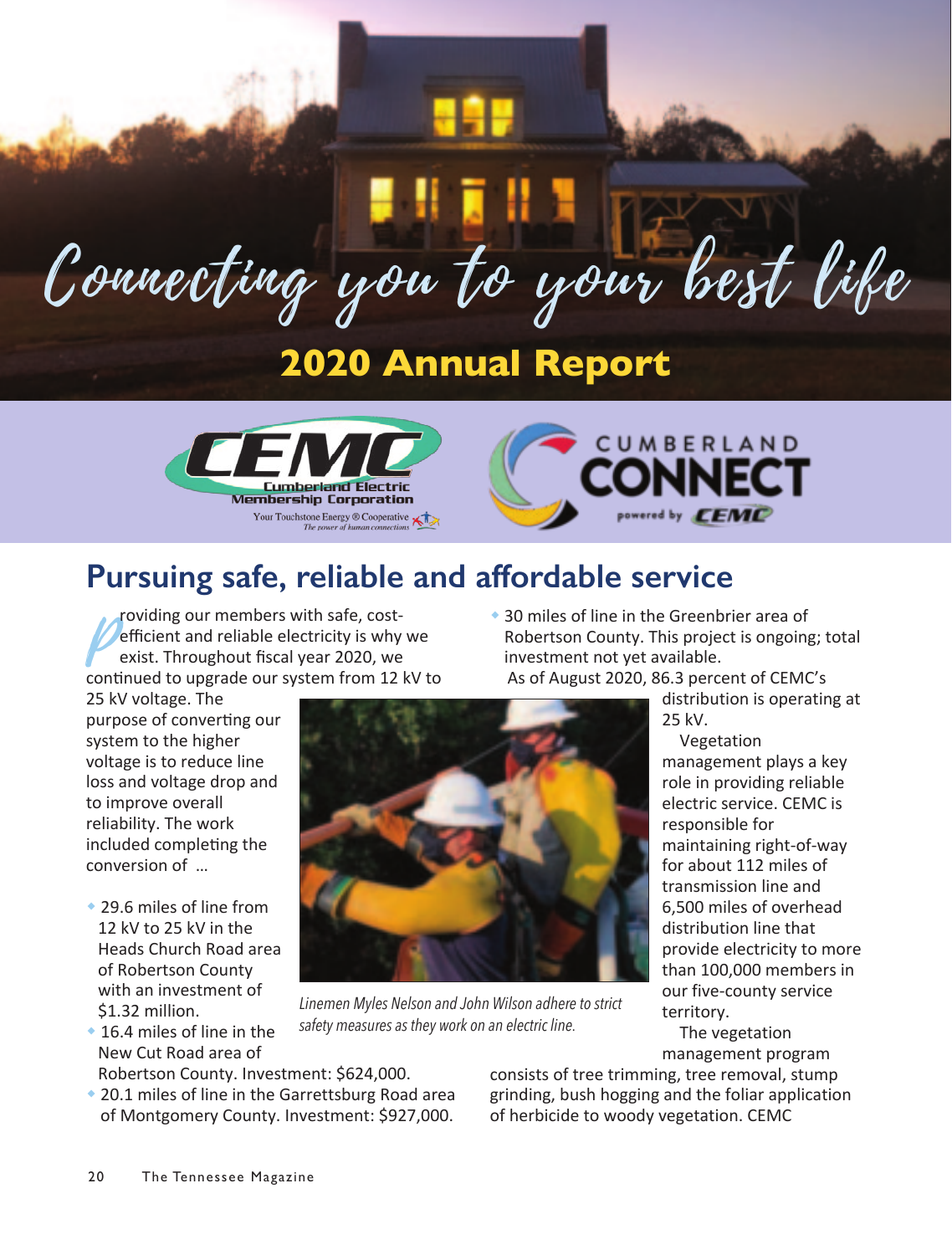alternates the use of right‐of‐way trimming and cutting with herbicide application to maintain our rights‐of‐way on a five‐ to six‐year rotation.

All subcontractors are fully licensed and insured; we consider them an extension of our workforce. All herbicides applied directly to woody, unmaintained vegetation are registered with the EPA and pose no threat to humans, animals or pollinators.

At CEMC, nothing is more important than safety. The coronavirus pandemic saw us add another layer of safety practices to our already stringent procedures. We continue to follow state and local directives for closing, opening and operating our offices; require our employees and visitors to wear masks and practice social distancing; encourage no‐contact account management; and even cancelled the annual meeting in October. We appreciate the patience and support of our members during this trying time.

## **2020 CEMC director election results**

Joe H. Whitaker of South Sumner County was re‐elected to serve a new three‐year term on Cumberland Electric Membership Corporation's board of directors during the cooperative's two‐ day director voting event held Oct. 9 and 10 at each CEMC office.

Charles Hancock, North Stewart County; Edward Oliver, North Montgomery County; and Shela Williams, Director At Large, each of whom ran unopposed, will also begin new three‐year terms.

*Visit us online at cemc.org to view the full 2020 Annual Report of Cumberland Electric Membership Corporation and a list of members who won bill credits by participating in this year's director election voting process.* 

| <b>Cumberland Electric</b><br><b>Membership Corporation</b>     |               |               |               |
|-----------------------------------------------------------------|---------------|---------------|---------------|
| <b>Statistical</b><br>Information                               | 2018          | 2019          | 2020          |
| <b>Member Count</b>                                             | 98,453        | 100,519       | 103,456       |
| Long-Term Debt                                                  | \$119,101,805 | \$120,178,564 | \$120,292,052 |
| Interest Paid                                                   | \$4,439,832   | \$4,208,370   | \$4,408,012   |
| <b>Total Kilowatt-Hours Sold</b>                                | 2,686,873,206 | 2,771,279,633 | 2,697,304,669 |
| <b>Average Monthly Residential</b><br>Kilowatt-Hour Consumption | 1,533         | 1,486         | 1,461         |
| Members per Mile                                                | 12.4          | 12.6          | 12.8          |
| Miles of Line                                                   | 7,919         | 8,007         | 8,099         |
| Plant Investment per Member                                     | \$4,547       | \$4,587       | \$4,781       |
| Wholesale Power Cost as %<br>of Electric Sales Revenue          | 75%           | 75%           | 72%           |

**Auditor's Statement**

*Cumberland Electric Membership Corporation's financial statements are audited by the firm of Stone, Rudolph & Henry, PLC. Copies are available online at cemc.org.*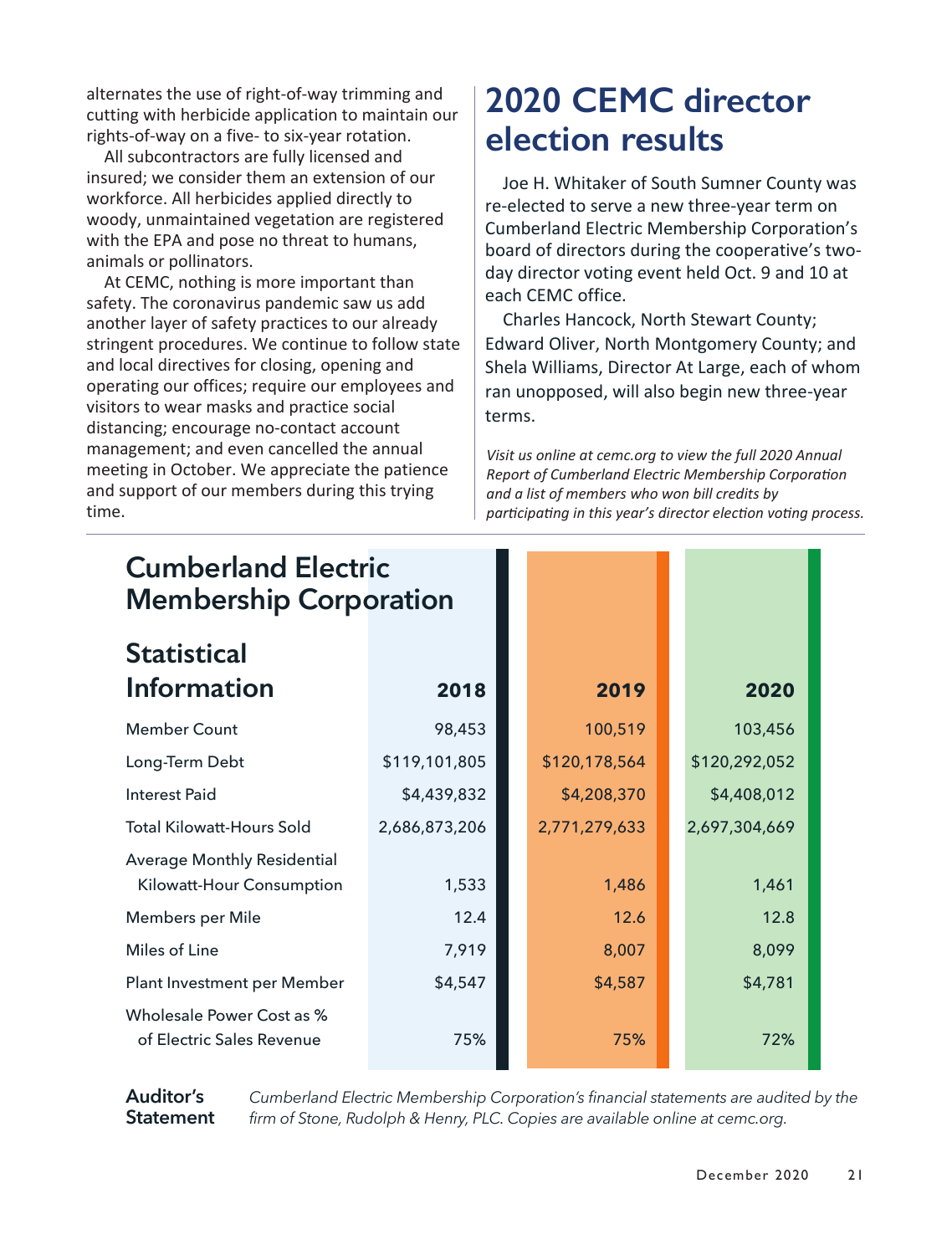Connecting you to your best life

## **Giving members access to the world with high-speed fiber internet services**

e believe it's time that all of our members<br>
Mave access to high-speed, fiber internet<br>
services. High-speed internet is more than<br>
utility; it is critical to the advancement of our have access to high‐speed, fiber internet services. High‐speed internet is more than a utility; it is critical to the advancement of our communities and now, more than ever, an essential part of our everyday lives.

With the passage of the 2017 Tennessee Broadband Accessibility Act, CEMC formed Cumberland Connect, a wholly owned, nonprofit broadband subsidiary, in May 2019. Once completed, our powerful, innovative fiber optic network will provide access to gigabit‐speed fiber internet, phone and video services to all eligible CEMC residential and business members.

We have completed our first exciting year of a projected five‐ to six‐year, multiphase network buildout to bring these essential services to all our eligible CEMC members. After the initial months of preparation, fiber construction officially began in November 2019, and in May 2020, we celebrated our first CCFiber subscribers.

While completing Phase I of our fiber network buildout, we added 20 Broadband Division employees as we worked diligently to expand our fiber network as quickly as possible. When completed, Phase I will include more than 1,400 miles of fiber fed from nine CEMC substations that will pass more than 16,500 locations.

Fueled by passion and excitement to bring world class services, including access to gigabit‐ speed internet, to our members, we look forward to the expansion of our fiber‐to‐the home network. We appreciate your patience and ongoing support while we work to construct our network, bringing access to Cumberland Connect fiber services to our members throughout our five-county service area.

## **Notice to electric system consumers of investment in commercial broadband**

requested authorization from its regulator, the<br>Tennessee Valley Authority, to invest electric<br>system funds in its commercial broadband division. umberland Electric Membership Corporation requested authorization from its regulator, the Tennessee Valley Authority, to invest electric This notice is being provided to Cumberland Electric Membership Corporation's members pursuant to TVA's regulatory transparency requirements.

Previously, Cumberland Electric Membership Corporation filed an application with TVA requesting authorization to invest its electric system funds in its broadband division, Cumberland Connect LLC. Specifically, Cumberland Connect LLC will use electric system funds to finance the deployment of broadband equipment and startup its commercial broadband business in its service territory over multiple years.

The total combined fiber investment for electric and commercial broadband purposes is projected to

be \$200 million. Of this amount, the Cumberland Electric Membership Corporation plans to loan \$41.4 million to Cumberland Connect LLC for commercial broadband purposes. Per TVA requirements and conditions of TVA's authorization, Cumberland Connect LLC is required to repay Cumberland Electric Membership Corporation for the electric funds being loaned to it for commercial broadband purposes. It is estimated that the total investment for both electric and commercial broadband will not have rate impacts that result in any annual incremental bill impacts.

Any questions regarding this broadband investment should be directed to Cumberland Electric Membership Corporation, General Manager Chris A. Davis, Post Office Box 3300, Clarksville, TN 37043‐3300; 931‐645‐2481; or cdavis@cemc.org.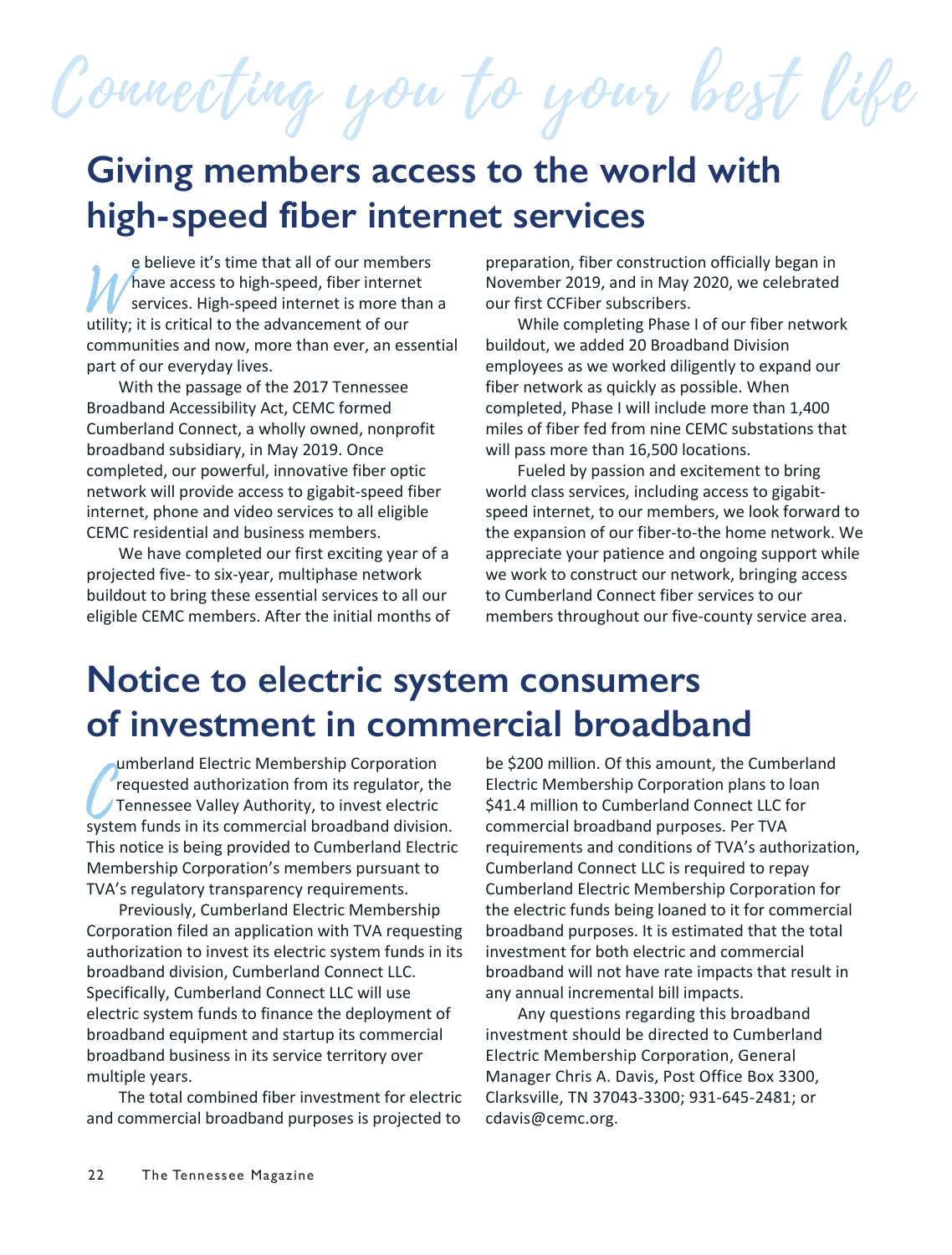## **Advancing our communities**

speed internet to t<br>
we also understan<br>
schools and leadership ust as we understand the importance of highspeed internet to the future of our communities, we also understand the need for good jobs, strong development.

annual events include Experience Robertson County, the Portland Strawberry Festival and Eagle Fest in Stewart County. We were a sponsor of

For example, we work with our local chambers of commerce, the state Department of Economic and Community Development and TVA to strengthen our local industries and attract new industries and jobs to our service territory.

We partnered with TVA to donate \$70,000 toward COVID‐ 19 assistance at seven local assistance agencies. Nonprofits receiving funds were Gallatin C.A.R.E.S., Good Samaritan of Stewart County, Portland C.A.R.E.S., COPE of Robertson County, White House Hope Center, Bethesda Center of Ashland City and Urban Ministries of Clarksville.

Our youth programs include

the annual short story writing contest and the winners' trip to Washington, D.C. This year, the trip was cancelled because of COVID‐19 fears, but each of the 12 students selected for the trip received a \$1,000 college scholarship. We also participated in career days and safety programs at elementary schools.

Our community outreach includes sponsoring community events in each of our counties. These



*Clarksville Lineman Jeremy Wix helps a student at Sango Elementary School try on a pair of safety gloves during a career day event.*

Clarksville Montgomery County Education Foundation Vision to Reality, and we recently partnered with the Second Harvest Food Bank to have a mobile food pantry in Cheatham County.

Our employees live in our communities and look for ways to help make our communities stronger. We had employee teams for Relay for Life and the Walk to End Alzheimer's. During the holidays, each district office chose a charitable project in lieu of company‐ sponsored Christmas gatherings. During the October 2019 Tennessee Electric Co‐op Day of Service, we had our company‐wide "Pink Out" day to recognize the fight against breast cancer and raise money

for the American Cancer Society.

CEMC is local, nonprofit, member‐owned and member‐controlled. Our board and employees live and volunteer alongside our members. We all care deeply about our communities.

We are proud of our history, and we look forward to an even better future Connecting you to your best life.



*Employees at all of our locations, including Portland, above, celebrated "Pink Out" day to recognize the fight against breast cancer.*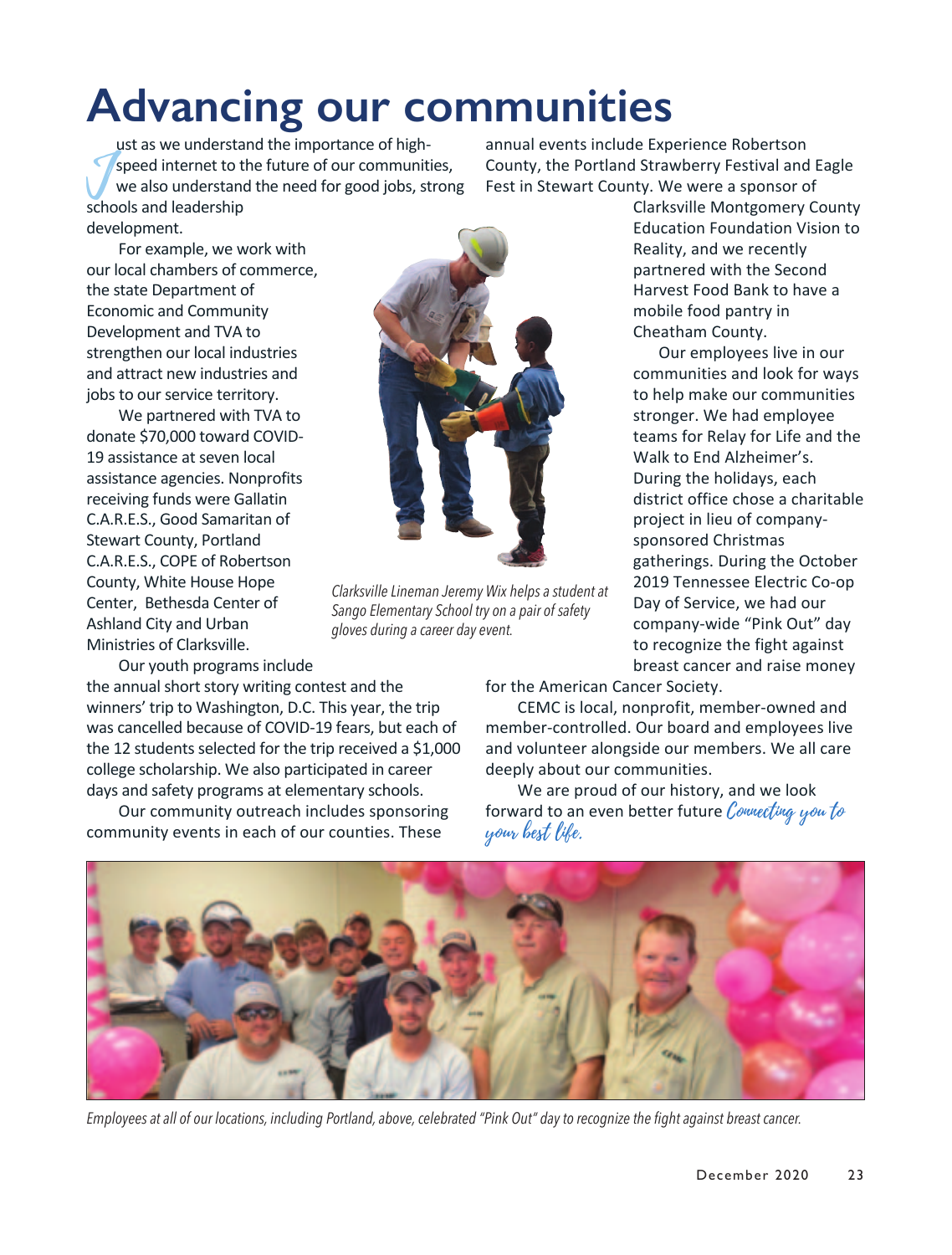

Connecting you to your best life

### **Ad Valorem and Property Tax Payments**

**Each year, CEMC pays ad valorem and property taxes to the cities and counties in which we have infrastructure. The amount of taxes paid is based on the assessed value of the infrastructure, including buildings, substations, transformers, poles and lines. The ad valorem and property taxes paid for the last three years were …**

|                        | 2018           | 2019           | 2020           |  |  |  |  |
|------------------------|----------------|----------------|----------------|--|--|--|--|
| <b>Counties</b>        |                |                |                |  |  |  |  |
| Cheatham               | \$384,267.00   | \$367,076.00   | \$371,425.00   |  |  |  |  |
| Dickson                | 5,634.00       | 4,619.00       | 4,967.00       |  |  |  |  |
| Montgomery             | 1,227,554.00   | 1,231,745.00   | 1,330,768.00   |  |  |  |  |
| Robertson              | 849,298.00     | 875,360.00     | 937,524.00     |  |  |  |  |
| Stewart                | 302,518.00     | 312,850.00     | 321,950.00     |  |  |  |  |
| Sumner                 | 792,663.05     | 700,343.10     | 817,131.00     |  |  |  |  |
| <b>County Total</b>    | \$3,561,934.05 | \$3,491,993.10 | \$3,783,765.00 |  |  |  |  |
| <b>Cities</b>          |                |                |                |  |  |  |  |
|                        |                |                |                |  |  |  |  |
| Adams                  | \$6,889.00     | \$6,882.00     | \$6,903.00     |  |  |  |  |
| <b>Ashland City</b>    | 13,827.00      | 16,833.00      | 17,034.00      |  |  |  |  |
| Cedar Hill             | 946.50         | 1,217.58       | 1,580.73       |  |  |  |  |
| Clarksville            | 129,101.00     | 126,859.00     | 114,548.00     |  |  |  |  |
| Coopertown             | 5,704.66       | 6,836.96       | 6,840.00       |  |  |  |  |
| <b>Cumberland City</b> | 2,597.43       | 2,458.68       | 2,465.74       |  |  |  |  |
| Dover                  | 44,287.00      | 44,120.00      | 44,117.00      |  |  |  |  |
| Gallatin               | 23,437.00      | 22,560.00      | 24,052.00      |  |  |  |  |
| Greenbrier             | 14,900.88      | 20,970.90      | 50,010.00      |  |  |  |  |
| Hendersonville         | 17,098.00      | 15,832.00      | 24,047.00      |  |  |  |  |
| Millersville           | 7,226.00       | 10,107.00      | 11,871.00      |  |  |  |  |
| Mitchellville          | 6,382.66       | 5,442.75       | 4,883.96       |  |  |  |  |
| Portland               | 85,376.56      | 87,425.28      | 84,416.00      |  |  |  |  |
| Ridgetop               | 10,051.00      | 9,976.00       | 10,016.00      |  |  |  |  |
| Springfield            | 16,163.00      | 16,616.00      | 20,333.00      |  |  |  |  |
| <b>White House</b>     | 48,063.00      | 45,440.00      | 47,449.00      |  |  |  |  |
| <b>City Total</b>      | \$432,050.71   | \$439,577.15   | \$470,566.43   |  |  |  |  |

**Grand Total \$3,993,984.76 \$3,931,570.25 \$4,254,331.43**